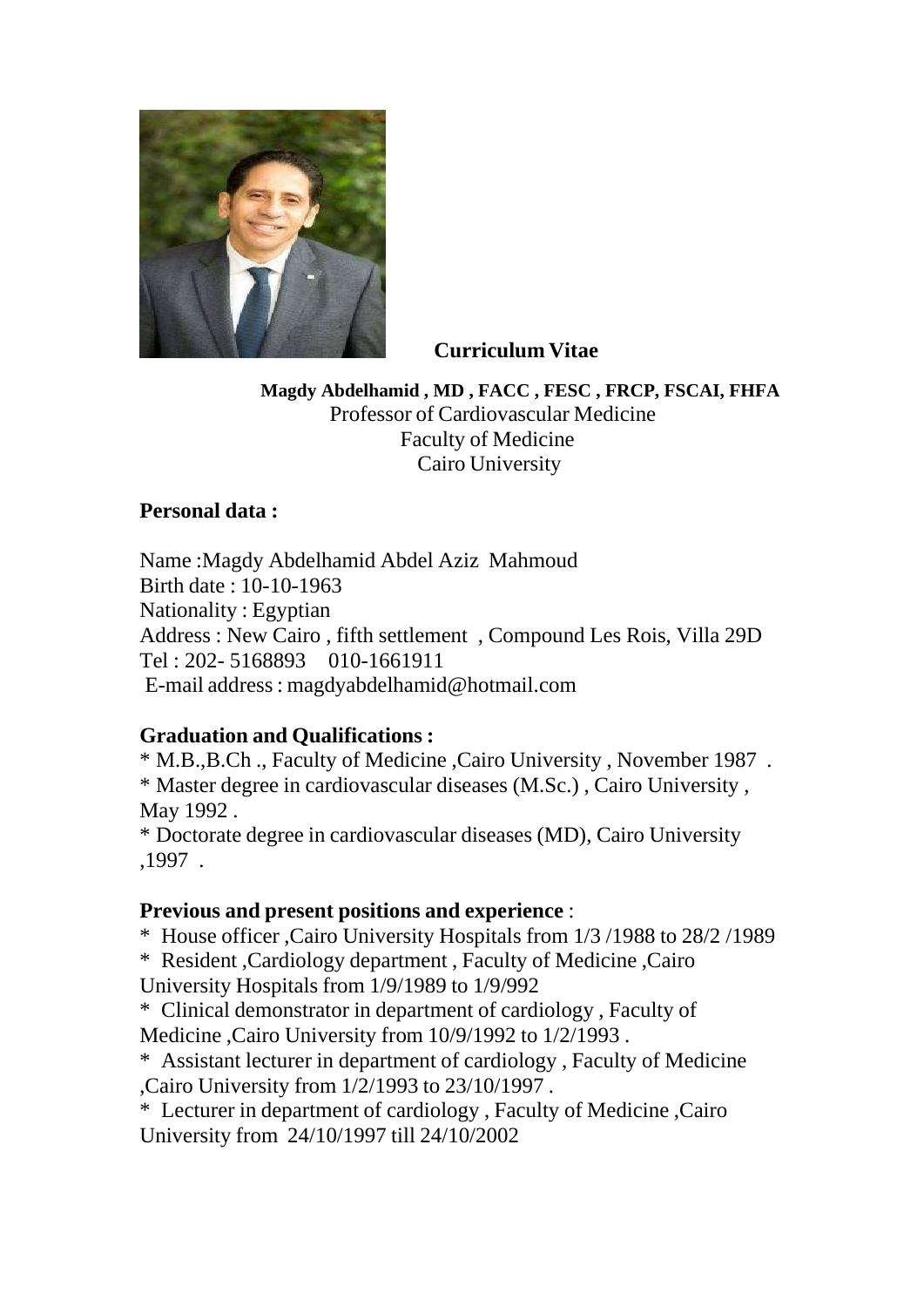\* Associate Professor of Cardiology , Faculty of Medicine ,Cairo University from 24/10/2002 till 24/10/2007

- \* Professor of Cardiology , Faculty of Medicine ,Cairo University from 30/10/2007 till now
- \* **Postdoctoral Clinical Fellowship at the Heart Failure & Cardiac Transplantation center ,The Brigham & Women's Hospital , Harvard Medical School ,1999** .
- \* Fellow of SCAI (The **S**ociety for **C**ardiovascular **A**ngiography and **I**nterventions ) ,USA , 2011
- \* Fellow of the American College of Cardiology (FACC) , 2017
- \* Diploma of Fellowship , Royal College of Physcians and Surgeons (FRCP) of Glasgow , February , 2019
- \* Fellow of the European Society of Cardiology (FESC) , 2019
- \* Fellow of the European Heart Failure Association (FHFA) ,2019
- \**Board Member of the Heart Failure Association of the ESC (2020- 2022)*
- *\**Co-Chair of the Acute Heart Failure Scientific Committee of HFA, ESC *(2020- 2022)*
- *\**Co-Chair of the Valvular Heart Disease Scientific Committee of HFA, ESC *(2020- 2022)*

*\*Member of the Committee for Practice Guidelines, ESC (2020-2022)*

# **Workshops:**

- Workshop in cardiovascular diseases update at Cleveland Clinic .Ohio , USA . 2009
- Workshop in complex coronary and peripheral intervention at Georg pombediou hospital .paris , France .2012
- Workshop in TAVI at Georg pombediou hospital .paris , France .2013
- Workshop in complex coronary interventions at Georg pombediou hospital .paris , France .2014
- The "CV summit : Hurghada, Egypt, 18& 19 March, 2016 Africa and Middle East (AFME), recent updates and approaches in preventive cardiology: from awareness, to diagnosis and management of cardiovascular risk factors .
- Workshop in thrombosis management in practice (TMIP) as a Regional Committee member of the TMIP program , London , November 2014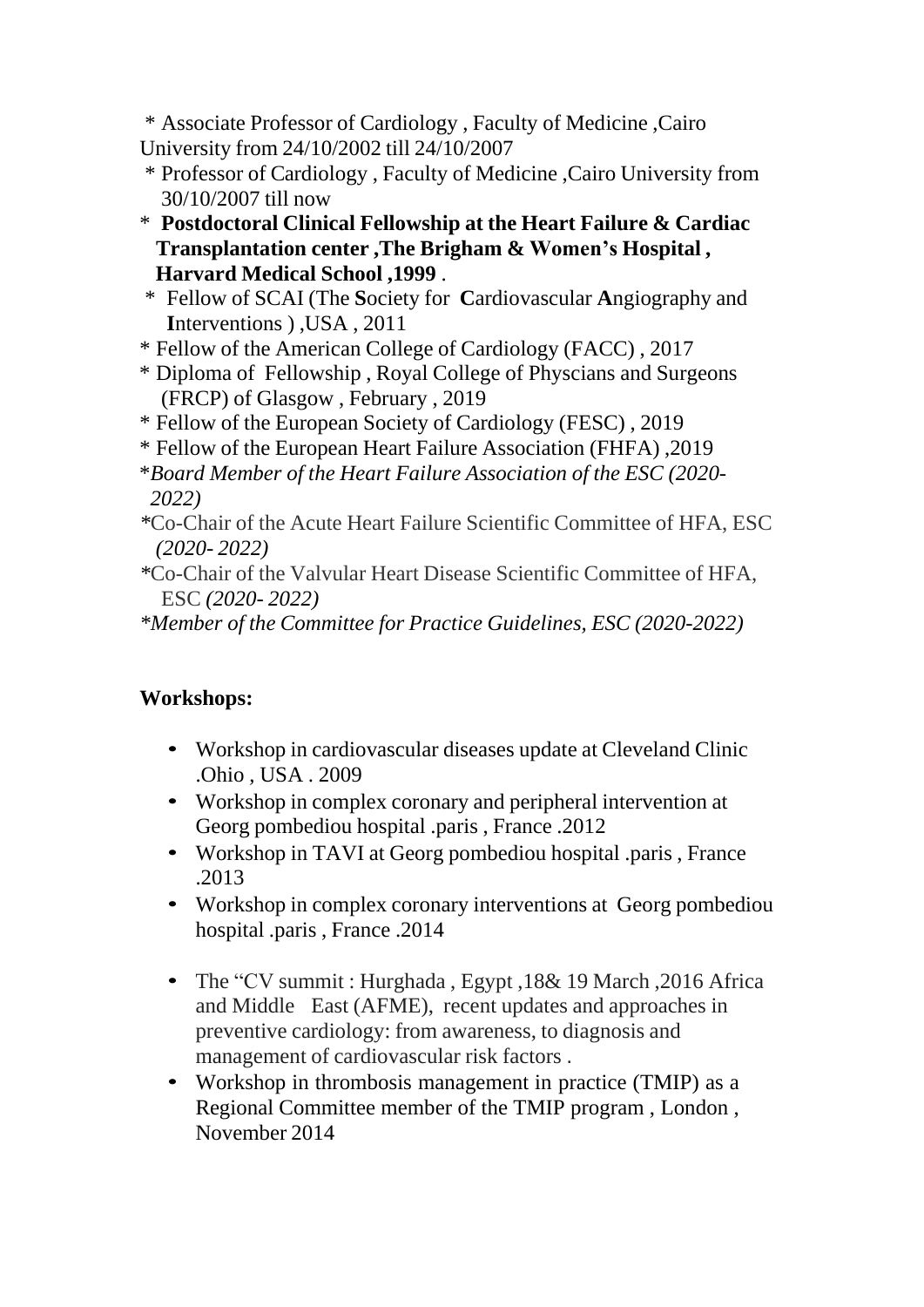- Workshop in complex coronary and peripheral intervention at Georg pombediou hospital .paris , France .2015
- Workshop in complex coronary and peripheral intervention at San Rafael hospital . Rome, Italy .2015
- Heart Failure Preceptorship at Charité Berlin, Germany November  $24^{\text{th}}$  and  $25^{\text{th}}$ ,  $2016$
- Workshop in complex coronary intervention and TAVI at Institute Cardiovascular Paris Sud hospital .paris , France .2019

# **Memberships:**

- The American College of Cardiology (ACC)
- The **S**ociety for **C**ardiovascular **A**ngiography and **I**nterventions( SCAI ) ,USA
- American Society of Echocardiography
- European Society of Cardiology
- European Association of Heart Failure
- European Association of Cardiovascular Intervention (EAPCI)
- Egyptian Society of Cardiology
- Egyptian Hypertension Society (EHS)
- National committee member of the transplantation program in Egypt

# **Current Positions:**

- Immediate Past President of the Egyptian Society of Cardiology  $(2018 - 2020)$ .
- President of the working group of heart failure, the Egyptian Society of Cardiology, 2017 till now.
- General Secretary of the Egyptian society of cardiology ( March 2016 –February 2018 ) .
- Secretary of the scientific committee upgrade for cardiology , Egyptian Universities Promotion Committees ( February 2013 till September 2019 ) .
- National coordinator for the European Valvular Heart Disease (VHD II) Survey/Registry.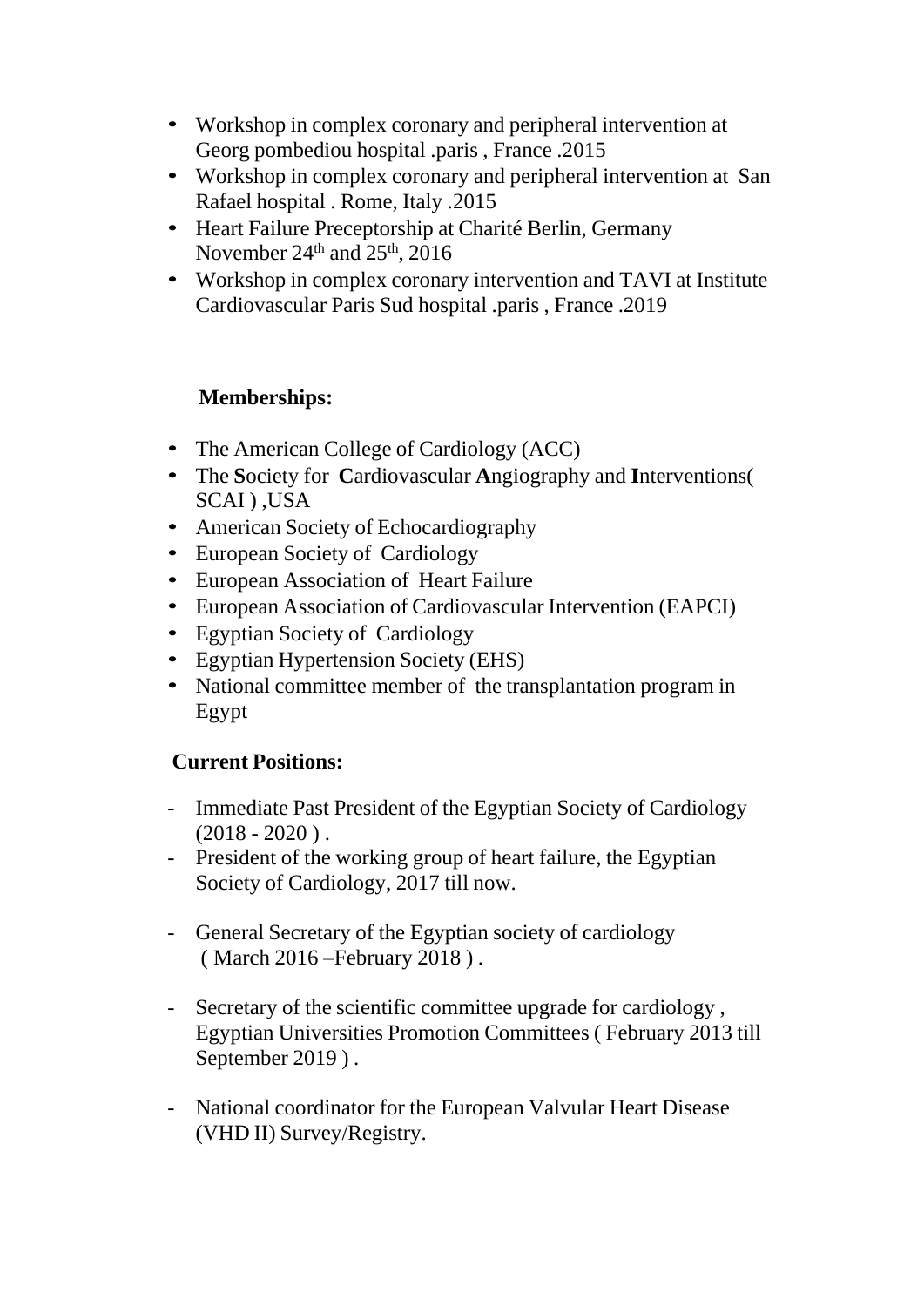- Nominated as a reviewer for the European guidelines of Valvular heart diseases, 2017.
- Editorial board for the European Journal of Medicine, Interventional Cardiology, February 2017.
- Editorial Board Reviewer for the ESC Heart Failure Journal, since June, 2017.
- Senior Reviewer for the European Heart Journal , Case Reports since 2018 , EHJ and the European journal of heart failure
- Editorial Board Reviewer for the Egyptian Heart Journal.

# **Awards and Prizes:**

- Cairo University Incentive award of Medicine, 2003
- Certificate of Appreciating and Medal of excellence from Egyptian Medical Syndicate in Cairo 2003 for excellence in service to the medical community
- Certificate from Harvard medical school for excellent performance and successful contribution to the program of heart failure at Brigham and Women's hospital , 1999 .
- Certificate of Support to the World Heart Day 2018 & 2019 from the World Heart Federation
- Certificate of Recognition from the European Heart Failure Association (HFA) for a successful Heart Failure Awareness Day,2019

# **Master & MD Thesis:**

- Master Thesis : Long-tem follow-up after Balloon pulmonary valvotomy ,Cairo University ,1992
- Doctorate Thesis : Dual chamber pacing in hypertrophic cardiomyopathy ,Cairo University ,1996

# **Publications & Presentations(International)**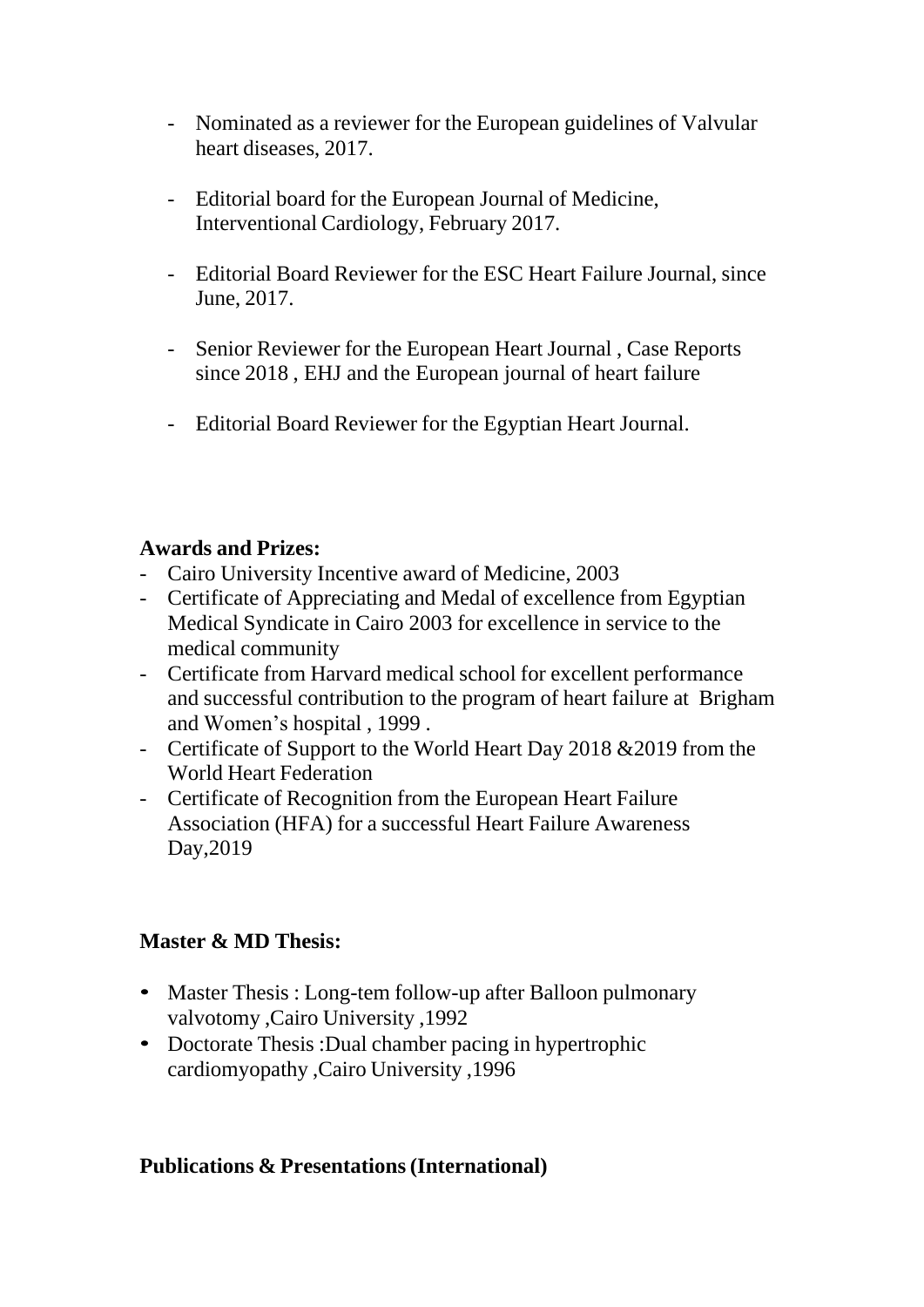1.Dual chamber pacing in hypertrophic cardiomyopathy (Abs) . 8<sup>th</sup> annual Mediterranean association of cardiology and cardiac surgery congress , Limassol – Cyprus ,1995 .

2. Long-term clinical and echocardiographic follow-up after dual chamber pacing in patients with hypertrophic obstructive cardiomyopathy (abst) .Eleventh Annual Scientific meeting of the American Society of Echocardiography , Chicago ,Illinois ,2000 .

3. Long-term follow-up after permanent dual chamber pacing in patients with hypertrophic obstructive cardiomyopathy (abst). XXII congress of the European Society of Cardiology , Amsterdam ,The Netherlands 2000 .

4. Pulmonary function tests ,High Resolution Computerized Tomography (HRCT) & alpha 1-antitrypsin measurement and early detection of pulmonary involvement in patients with systemic sclerosis . The Rheumatology International , 2000 .

5. Circulating soluble adhesion molecules in patients with systemic sclerosis : correlation between circulating soluble vascular cell adhesion molecule –1 (sVCAM-1) and impaired left ventricular diastolic function . Rheumatology International (2000) 20 : 21-24

6- Pulmonary hypertension in patients with chronic renal failure : The role of parathormone and pulmonary calcification (abst) . The American College of Chest Physcian , Philadelphia ,Pennsylvania ,2001 . CHEST 2001 , Scientific Highlights , 295S .

7- Experience in a specialized heart failure unit in a tertiary care hospital in Egypt :demographic characteristics and in-hospital outcome of patients with severe heart failure (abst).

Heart failure 2003 , the annual congress of European Society of Cardiology , Strasbourg , France .

8- Pulmonary hypertension in patients with chronic renal failure : The role of parathormone and pulmonary calcification . CHEST , December , 2003 Dec;124(6):2093-7

9- Relations between von Willebrand factor , markers of oxidative stress and microalbuminuria in patients with type 2 diabetes mellitus .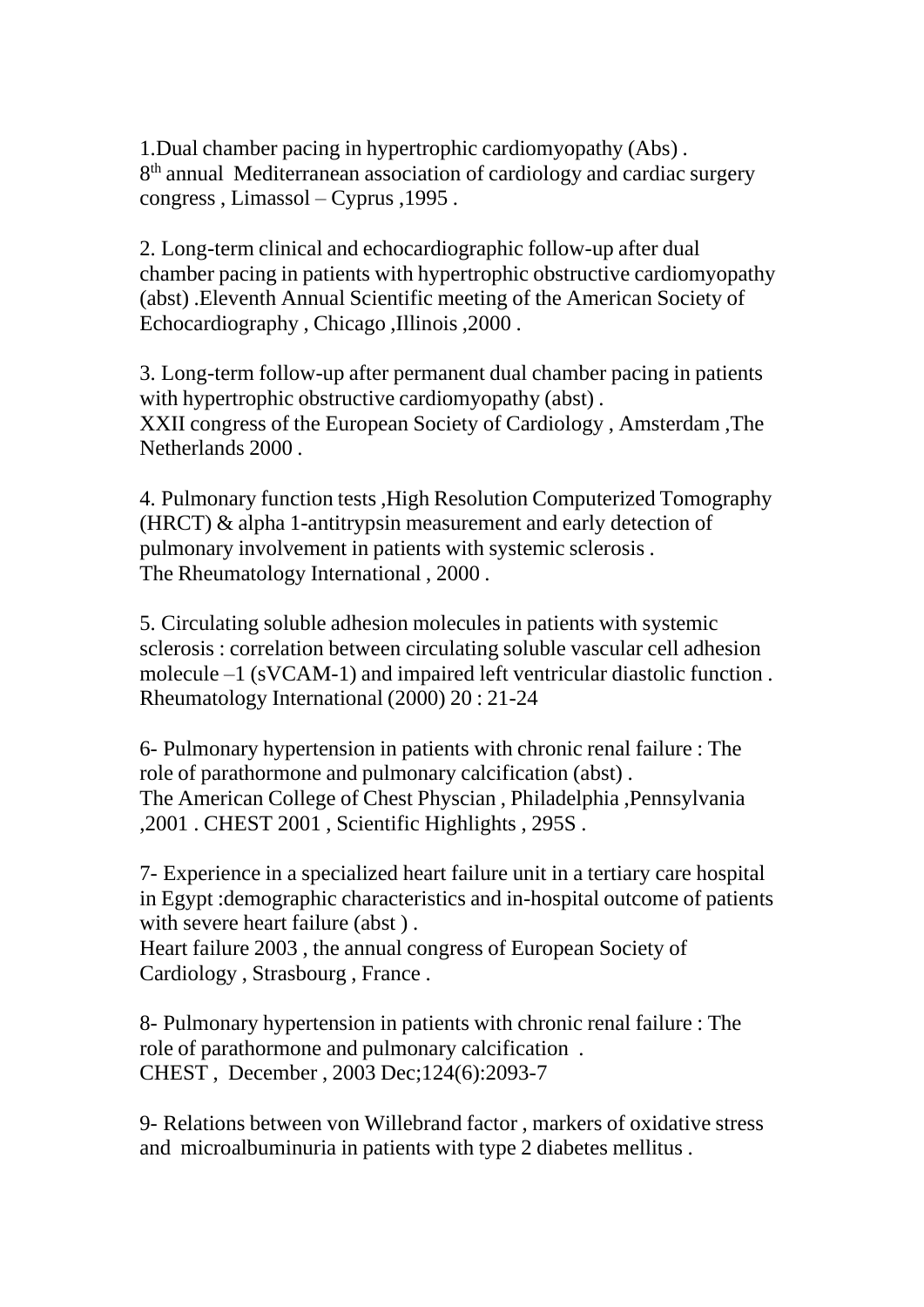Med Sci Monit (International Clinical Research Journal ) , 2004 ., 10 (3) : CR85-89

10- Signal Average ECG can predict left ventricular systolic dysfunction in patients with rheumatic mitral and or aortic regurgitation and dilated left ventricle (abst) .

Heart failure 2004 , the annual congress of European Society of Cardiology , Wroclaw , Poland .

11-Cardiac involvement in patients with systemic lupus erythematosus : Correlation with levels of Anti-Ro/SS-A and Anti-La/SS-B antibodies .

Modern Rheumatology , July , 2004

12- Plasma level of brain natriuretic peptide has a diagnostic role in diastolic heart failure (abst) .

- EuroEcho , Athens , December , 2004

- XVI.Annual Mediterranean association of cardiology and cardiac surgery

congress , Bodrum , Turkey , 2004

13- Diastolic function abnormalities in rheumatoid arthritis : relation with disease duration and severity (abst) .

EuroEcho , Athens , December , 2004

14- Low ejection fraction is a predictor of creatine kinase –MB elevation and adverse cardiac events after coronary intervention (abst) . XVI.Annual Mediterranean association of cardiology and cardiac surgery congress , Bodrum , Turkey , 2004

15- Importance of creatine kinase – MB elevation after coronary intervention (abst) .

XVI. Annual Mediterranean association of cardiology and cardiac surgery congress , Bodrum , Turkey , 2004

16- Oversize Inoue balloon is safe during balloon mitral valvotomy (abst ) . XVI. Annual Mediterranean association of cardiology and cardiac surgery congress , Bodrum , Turkey , 2004

17- Mild or moderate creatine kinase – MB elevation after coronary angioplasty is not associated with adverse short-term clinical outcome (abst) International Academy of Cardiology ,The 12th World congress on heart disease . Vancouver ,BC, Canada , July ,2005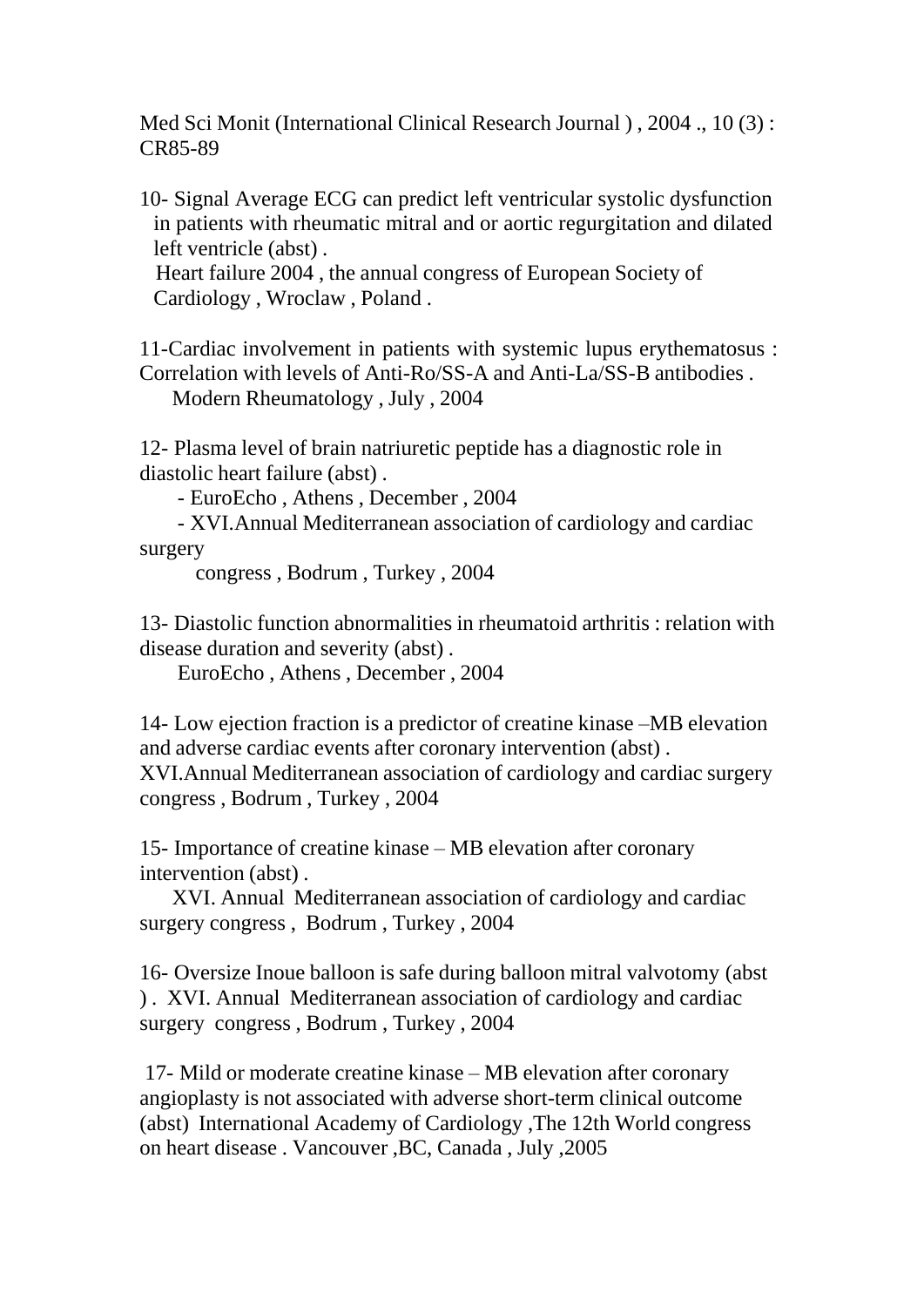18- Coronary angioplasty after non ST elevation myocardial infarction carries a worse short-term outcome when compared to that of ST elevation myocardial infarction or unstable angina (abst) .

International Academy of Cardiology ,The 12th World congress on heart disease . Vancouver ,BC, Canada , July ,2005

19- Right Ventricular Diastolic Function Abnormalities In Patients With Systemic Sclerosis

EuroEcho , Italy , December , 2005

20- E- selectin gene polymorphism : A risk factor for coronary artery diseas. Acute Cardiac Care , ESC , 2008

21- Short-term efficacy of pecutaneous transluminal alcohol septal ablation in patients with hypertrophic obstructive cardiomyopathy . CRT , Washington , 2010

22- Asymmetric dimethyl l-arginine, endogenous inhibitor of nitric oxide

synthase in congestive heart failure; relation to cardiac function .

Heart failure 2010 , Berlin , the annual congress of European Society

of Cardiology

23- Adiponectin could be a new biomarker in acute coronary syndrome

The European Society of Cardiology , Stockholm , 2010

24-Nightmare in the Cath Lab.

PCR , Paris , 2011

25-Management of acute coronary syndromes in developing countries : Acute Coronary Events—a multinational Survey of current management Strategies. The ACCESS study. Am Heart J 2011; 162:852-859

26- Endothelial progenitor cells mediate angiogenesis and coronary collateral formation in patients with chronic total coronary artery occlusion . Substudy in an experimental model (canines) with acute myocardial infarction .

CRT , Washington , 2012 **(oral presentation )**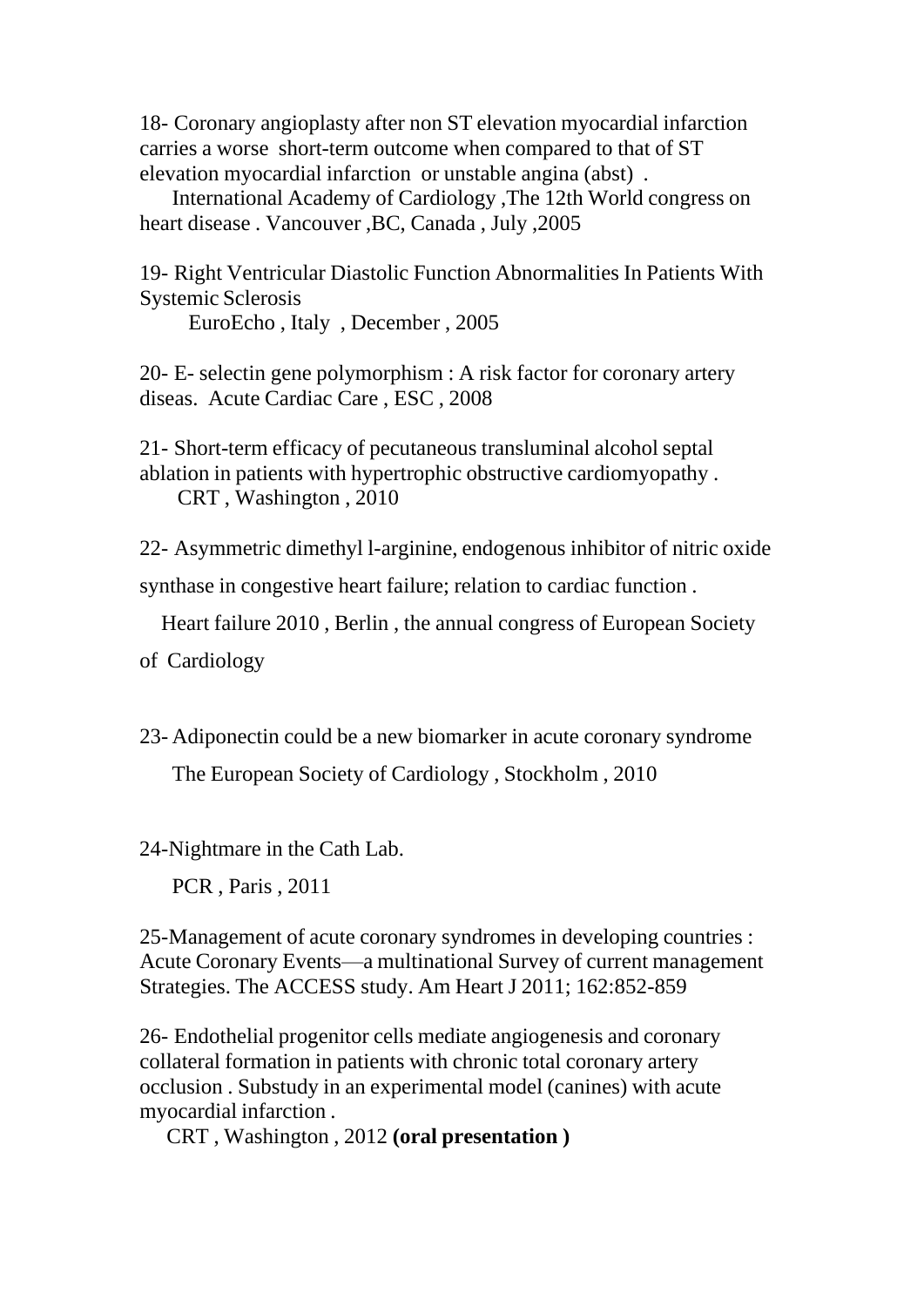27-Atrial preexcitation and a fixed S-A interval in relation to the fusion zone are superior to PPI-TCL in identifying SVT mechanism Annual congress of european cardiac arrhythmia society (ECAS) , 2012 , Munich.

28- Endothelial progenitor cells mediate angiogenesis and coronary collateral formation in patients with chronic total coronary artery occlusion , Euro PCR ,2012 **.(oral presentation)**

29- Matrix metalloproteinase level can predict left ventricular remodeling and systolic dysfunction after myocardial infarction .

Heart failure 2012 , Belgrade , the annual congress of European Society of Cardiology .

30- Matrix metalloproteinase level can predict left ventricular remodeling and systolic dysfunction after myocardial infarction . The European Society of Cardiology , Munich , 2012

31- PCI for unprotected left main and the value of ST elevation in lead aVr in STEMI

**Euro PCR ,2013 .(oral presentation)**

32- The role of interventinalist in treatment of cardiorenal syndrome in patients with

heart failure . **Euro PCR ,2013 .(oral presentation)**

33- PCI few hours after non-indicated stress test . **Euro PCR ,2013 .(Interactive case corner presentation )**

34- Role of serum procalcitonin and high sensitivity C-reactive protein in distinguishing cardiac from pulmonary causes in patients with acute shortness of breath .

Heart failure 2013 , Lisbon , the annual congress of the European Society of Cardiology .

35- Should stable coronary artery disease patients without angina receive anti-ischemic therapy ?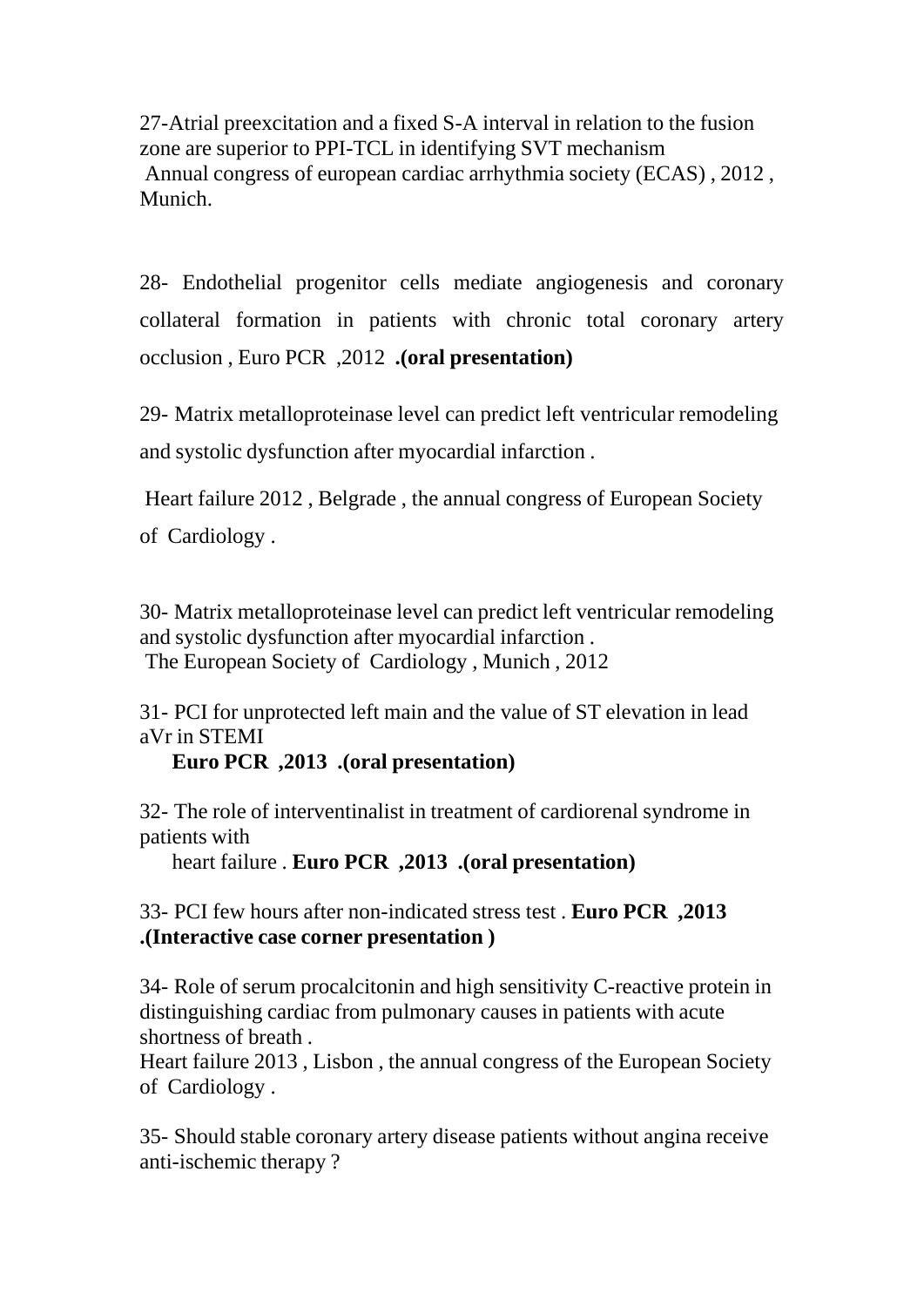# **Medicographia 118 , 2014.vol 36.No 1 .**

36-Alogliptin after Acute Coronary Syndrome in Patients with Type 2 Diabetes. **NEJM, 2013; 369:1327-35 (appendix)**

37-Are hospitalized or ambulatory patients with heart failure treated in accordance with European Society of Cardiology guidelines? Evidence from 12 440 patients of the ESC Heart Failure Long-Term Registry The European Journal of Heart Failure, 15(10),1173-84 , 2013 **(appendix)**

38- Low ankle brachial index is not a predictor of adverse outcomes in patients with acute coronary syndrome undergoing percutaneous coronary intervention.

#### **CRT, Washington, February 2014**

39- How would you treat left main large thrombus burden during PCI of left anterior Descending: aspirate, medicate, both or something else?

**Euro PCR Paris, 2014. (Oral presentation)**

40-Circulating EPCs predicts the occurrence of major adverse cardiac events and early adverse remodelling in patients with STEMI

#### **Euro PCR 2014, Paris, (Poster )**

41-Ischemia modified albumin is a new biomarker for early detection of myocardial injury in acute coronary syndromes **European Heart Failure, Athens, May 2014 (Poster)**

42-Statin treatment increases the circulating endothelial progenitor cells and improve endothelial function in patients with coronary artery diseases **The European Society of Cardiology , Barcelona , 2014 (Poster )**

43- Circulating EPCs predicts the occurrence of major adverse cardiac events and early adverse remodeling in patients with STEMI **The European Society of Cardiology , Barcelona , 2014 (Poster )**

44- Ischemia modified albumin is a new biomarker for early detection of myocardial injury in acute coronary syndromes

**The European Society of Cardiology , Barcelona , 2014 Rapid Fire Abstract Session – Fast Paced and Interactive Abstract Presentation**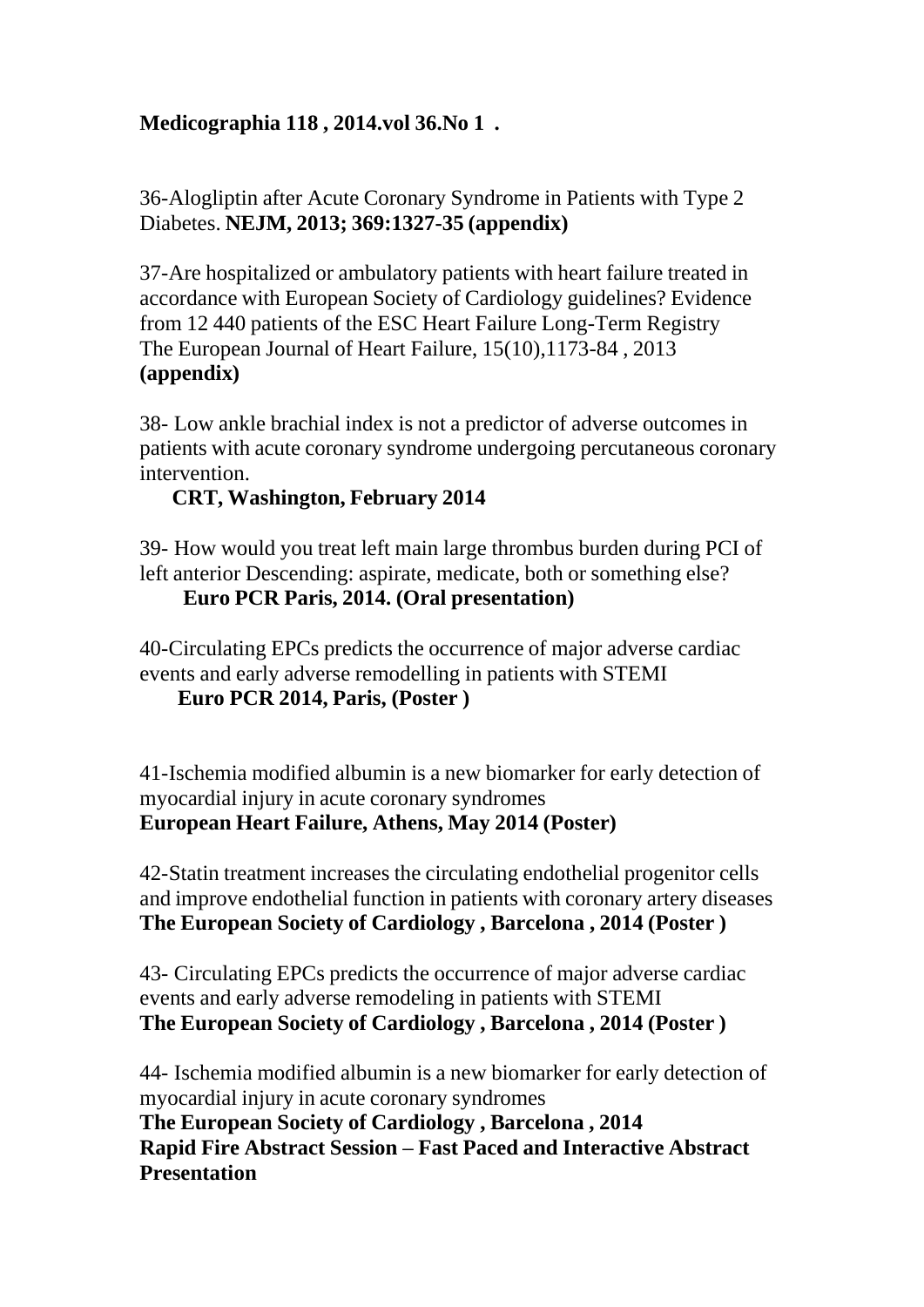## **(oral presentation ).**

45-Left main thrombus management (oral presentation ) **C3 conference (10th annular interventional meeting ),Orlando, USA , June 2014**

46- Scar Characteristics for Prediction of Ventricular arrhythmia in ischemic Cardiomyopathy. *PACE journal, 2014;00:1–8*

47- Discrepancy between MRI and echocardiography in assessing functional left ventricular parameters and scar characteristics in patients with chronic ischemic

cardiomyopathy. The Egyptian Heart Journal (2015) 67, 267–273

48- Endothelial progenitor cells regenerate infracted myocardium with Neovascularisation development

**Journal of Advanced Research (2015) 6, 133–144**

49-In-hospital subacute stent thrombosis with a huge thrombus Why ? The patient, the lesion or the stent ?

# **Euro PCR Paris, 2015. (Oral presentation)**

50-Clinical characteristics of hospitalized and ambulatory patients with heart failure- results from ESC heart failure long-term registry- Egyptian cohort

# **European Heart Failure, Seville, May 2015 (Poster)**

51- Demographic characteristics and in-hospital outcome of patients with pericardial diseases admitted to a tertiary care hospital

**The European Society of Cardiology , London , 2015 (Poster )**

52- Open labeled non-Interventional study to assess efficacy & tolerability evaluation of Perindopril-amlodipine fixed dose combination with or without addition of diuretics for uncontrolled hypertensive patients in the clinical setting .

## **(oral presentation ) . ESH (european society of hypertension), Milano , June,2015**

53- Statin treatment increases the circulating endothelial progenitor cells and improve endothelial function in patients with coronary artery diseases

**The international Journal of Academic Research , Vol. 7. No. 3. Iss.2. May, 2015**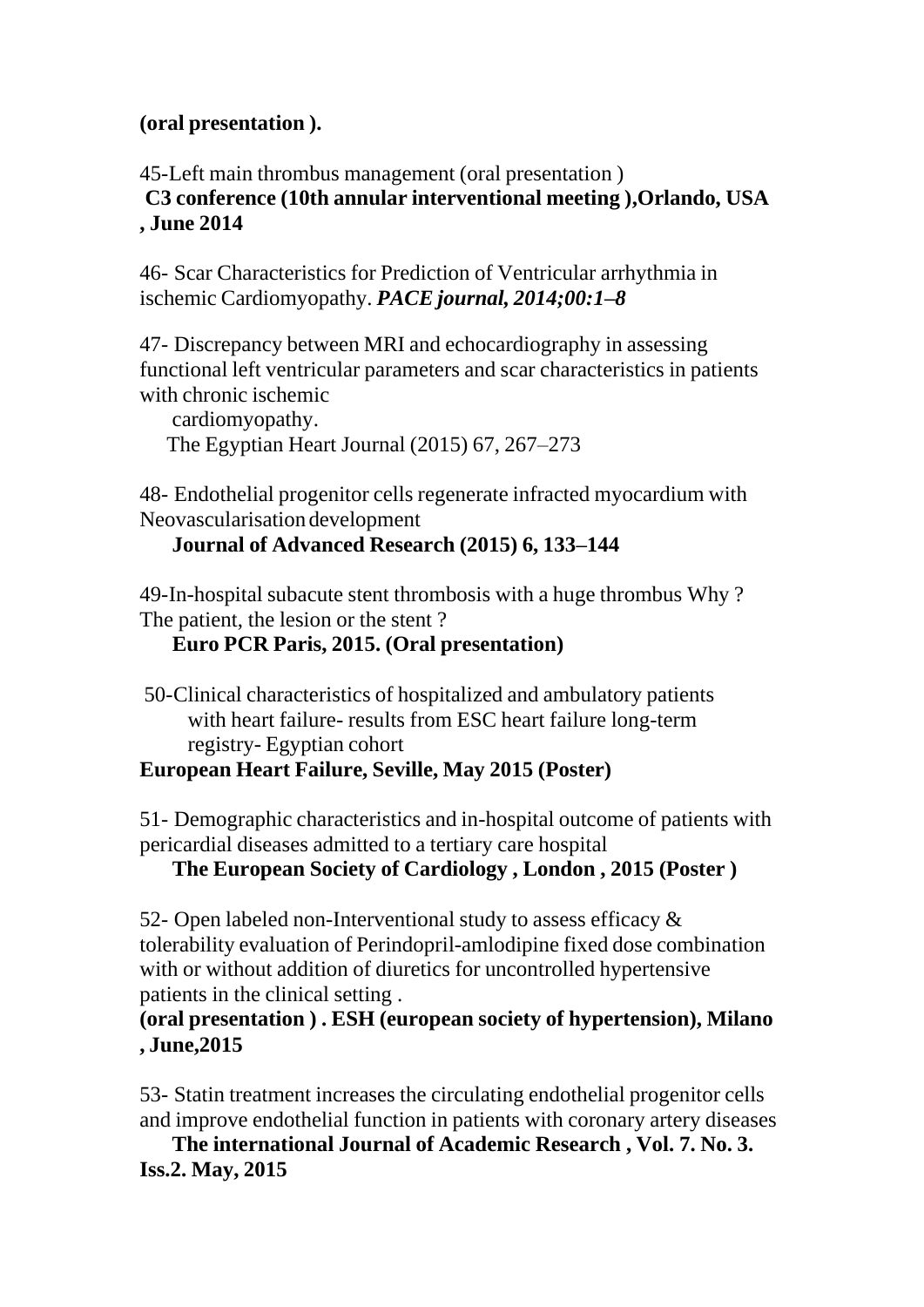## 54- Clinical characteristics and management of hospitalized and ambulatory patients with heart failure–results from ESC heart failure long-term registry–Egyptian cohort . **ESC Heart Failure 2015; 2: 159– 167**

55- Circulating Endothelial Cells and Endothelial Function predict Major Adverse Cardiac Events and Early Adverse Left Ventricular Remodelling in Patients with ST-Segment Elevation Myocardial Infarction **Journal of interventional cardiology, 2016 ;29: 89-98**

56- Rationale and benefits of trimetazidine by acting on cardiac metabolism in heart Failure .**The journal of international cardiology , 2016 ;203:909 -915**

57-Eruptive Xanthoma: Combined Hyperlipidemia. **Medical & Clinical Reviews, 2016. Vol 2. No .4:31**

58-Role of endothelial progenitor cells in management of myocardial infarction following total coronary occlusion in dogs .

Research Journal of Pharmaceutical, Biological and Chemical Sciences 7(3), pp. 1225-1237 ,2016

59- Utility of speckle tracking to predict the culprit vessel and recovery of left ventricular systolic function in patients with non-ST-elevation acute coronary

syndromes undergoing percutaneous coronary intervention . **European Heart Journal , 2016**

60- Preoperative Echocardiographic Assessment as a Predictor of Outcome after Liver Transplantation .

Transplant International , January 2017

61-2017 ESC/EACTS Guidelines for the management of valvular heart disease The Task Force for the Management of Valvular Heart Disease of the European

Society of Cardiology (ESC) and the European Association for Cardio-Thoracic Surgery (EACTS) .

*European Heart Journal***, Volume 38, Issue 36, 21 September 2017, Pages 2739–27 (Appendix)**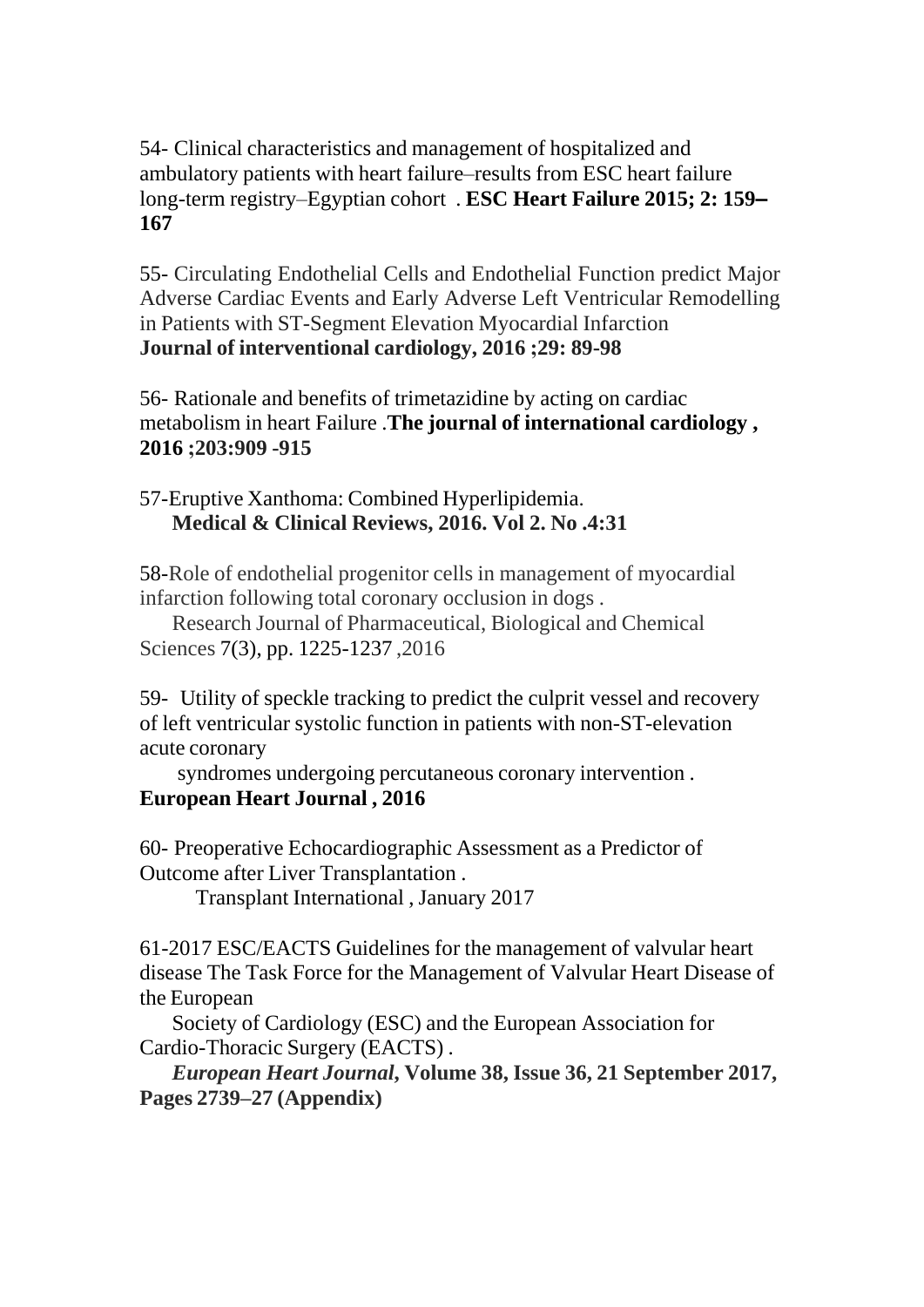62- New renal hemodynamic indices can predict worsening of renal function in acute decompensated heart failure

European Journal of Heart Failure , 2018

63-Gender differences in Egyptian patients hospitalized with heart

failure: insights from the European Society of Cardiology Heart Failure

Long-Term Registry

## **ESC Heart Failure 2018; 5: 1159–1164**

64 **-** Use of ticagrelor alongside fibrinolytic therapy in patients with STsegment elevation myocardial infarction: practical perspectives based on data from the

TREAT study **Clinical cardiology . 2018 ; 1-6 .**

65- Masked uncontrolled hypertension : Prevalence and predictors Egyptian Heart Journal , 70 (2018) 369–373

66- Pattern of 24 hours ambulatory blood pressure readings in hypertensive patients with controlled office blood pressure measurements.

European Heart Journal , 2018

67-Prognostic value of serum potassium levels among Egyptian patients hospitalized with acute heart failure: data from ESC Heart Failure registry European Heart Failure, Athens, May 2019

68-CardioEgypt 2019: Report from The Egyptian Society of Cardiology Annual Meeting in February 2019

European Heart Journal, Volume 40, Issue 20 ,21May 2019, Pages 1588-1589.

69- Contemporary Presentation and Management of Valvular Heart Disease The EURObservational Research Programme Valvular Heart Disease II Survey. Circulation. 2019; 140:1156–1169

70- Baseline Characteristics and Risk Profiles of Participants in the ISCHEMIA Randomized Clinical Trial JAMACardiol.2019;4(3):273-286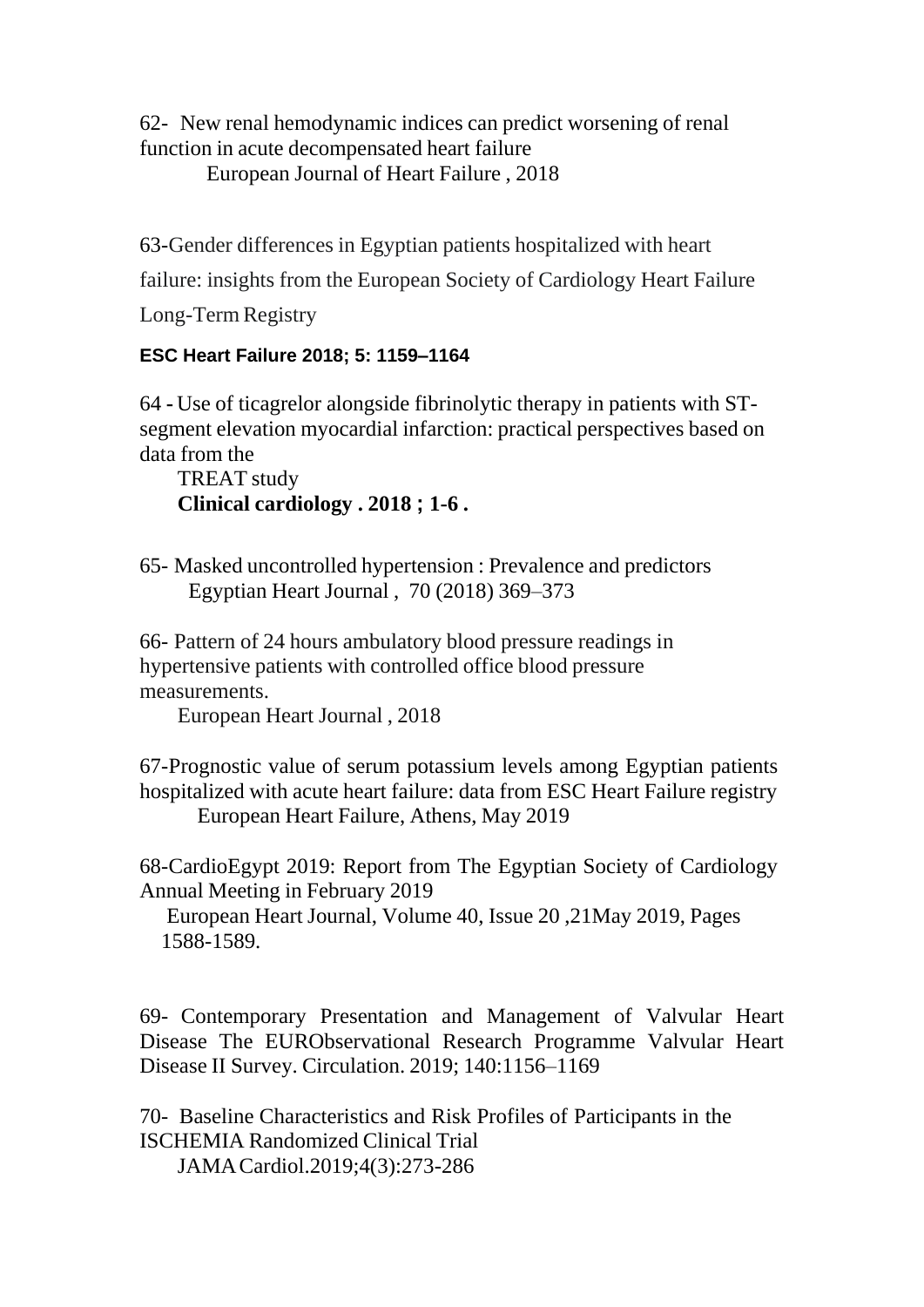71. Once versus twice daily antihypertensive medications for the control of nocturnal blood pressure: a comparative study Egyptian heart journal ,2020, 72:9. https://doi.org/10.1186/s43044-020-00045-5

72.Management of Coronary Disease in Patients with Advanced Kidney Disease.ISCHEMIA-CKD NEJM, March 30, 2020 (Supplementary Appendix).

73. Association of Sex with Severity of Coronary Artery Disease, Ischemia and Symptoms Burden in Patients with Moderate or severe Ischemia Secondary Analysis of the ISCHEMIA Randomized Clinical Trial JAMA Cardiology, March 30 , 2020

74.Rapid Guide to the Management of Cardiac Patients During the COVID-19 Pandemic in Egypt. a position statement of the Egyptian Society of Cardiology Egyptian heart journal ,2020,72:30 <https://doi.org/10.1186/s43044-020-00061-5>

75. Cardio Egypt 2020: Report from The Egyptian Society of Cardiology (EgSC) 47<sup>th</sup>. Annual Meeting in Cairo, Egypt 24-27 February 2020 European Heart Journal, Volume 41, Issue 20 ,21May 2020, Pages 1874-1875.

76. European Society of Cardiology: Cardiovascular Disease Statistics 2019: ESC Atlas. European Heart Journal (2020) 41, 12-85

77. New renal hemodynamic indices can predict worsening of renal function in acute decompensated heart failure ESC Heart Failure, Vol.7,Issue 5 ,2581-2588.

78- The combined role of NT-proBNP and LV-GLS in the detection of early subtle chemotherapy-induced cardiotoxicity in breast cancer female patients. The Egyptian Heart Journal (2021) 73:20

79-Universal definition and classification of heart failure: A report of the Heart Failure Society of America, Heart Failure Association of the European Society of Cardiology, Japanese Heart Failure Society and Writing Committee of the Universal Definition of Heart Failure. European Journal of Heart Failure (2021) 23, 352–380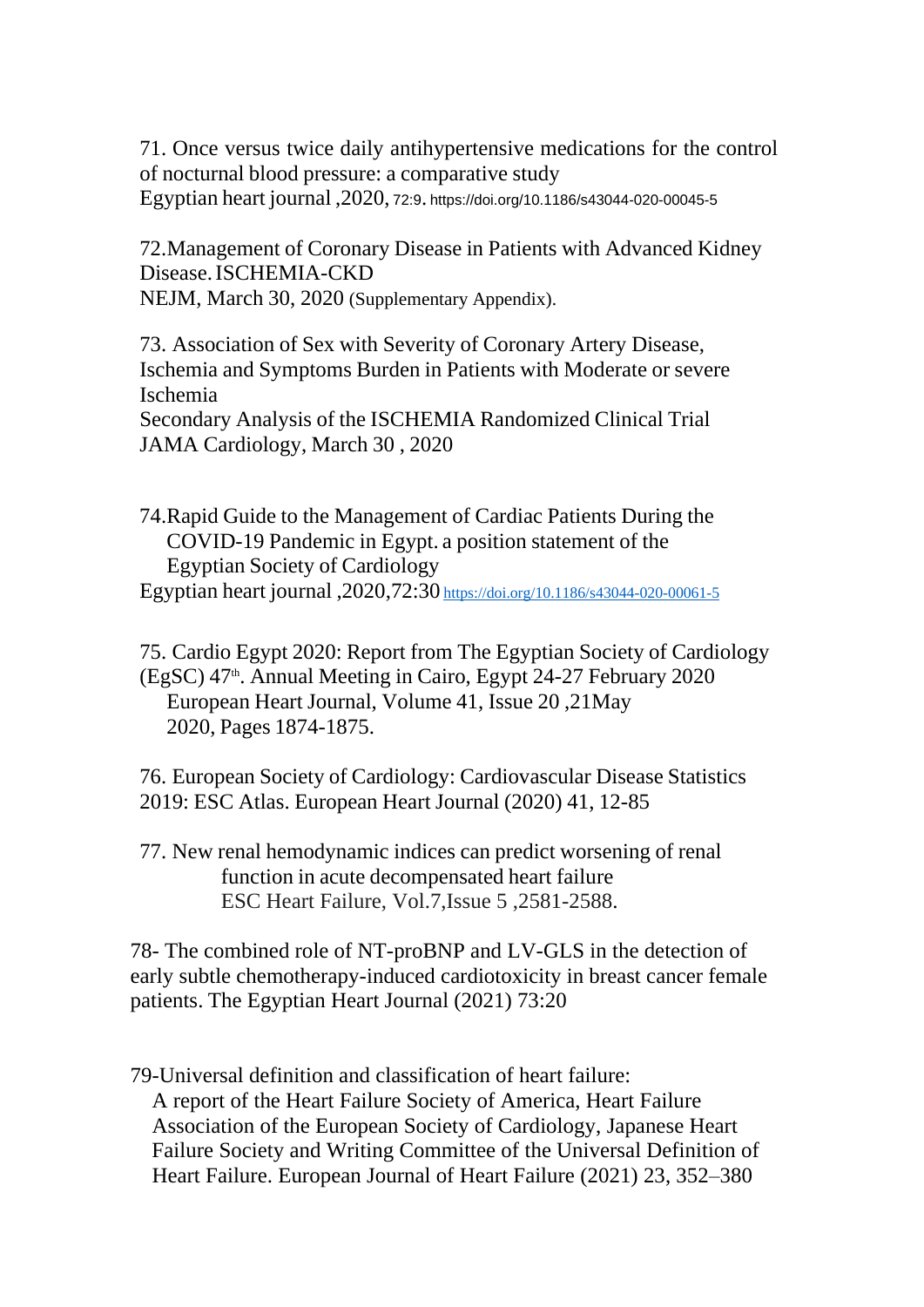80- Universal definition and classification of heart failure: A report of the Heart Failure Society of America, Heart Failure Association of the European Society of Cardiology, Japanese Heart Failure Society and Writing Committee of the Universal Definition of Heart Failure. J Card Fail 2021 Mar 1;S1071-9164(21)00050-6.

81- Resilience with the crisis: cardiology department experience to cope with the corona virus disease 2019 pandemic Kasr Al Ainy Medical Journal 2020, 26:55–59

82- The Diagnostic Value of the Relationship between Lipid Profile, the Different Grades of Coronary Calcification and Stenosis in Patients with Possible CAD. Annals of R.S.C.B., ISSN:1583-6258, Vol. 25, Issue 2, 2021, Pages. 3716 – 3736

83-Cardio Egypt 2021: one of the first physical meetings in the era of Covid-19. European Heart Journal (2021) 00, 1–doi:10.1093/eurheartj/ehab206

84-Patients profiling in Heart Failure for tailoring medical therapy. A consensus document of the Heart Failure Association of the European Society of Cardiology

 European Journal of Heart Failure (2021).**<https://doi.org/10.1002/ejhf.2206>**

85-Early results from an Egyptian transcatheter aortic valve registry (Egy- TVR).The Egyptian Heart Journal (2021) 73:67

86-2021 ESC Guidelines for the diagnosis and treatment of acute and chronic heart failure. [European](https://publons.com/journal/719/) Heart Journal on [August](http://dx.doi.org/10.1093/eurheartj/ehab368) 27, 2021

87-2021 ESC/EACTS Guidelines for the management of valvular heart disease. [European](https://publons.com/journal/719/) Heart Journal on [August](http://dx.doi.org/10.1093/eurheartj/ehab395) 28, 2021

88-2021 ESC Guidelines on cardiovascular disease prevention in clinical practice. [European](https://publons.com/journal/719/) Heart Journal on [August](http://dx.doi.org/10.1093/eurheartj/ehab484) 30, 2021

89-2021 ESC Guidelines on cardiac pacing and cardiac resynchronization therapy. [European](https://publons.com/journal/719/) Heart Journal on [August](http://dx.doi.org/10.1093/eurheartj/ehab364) 29, 2021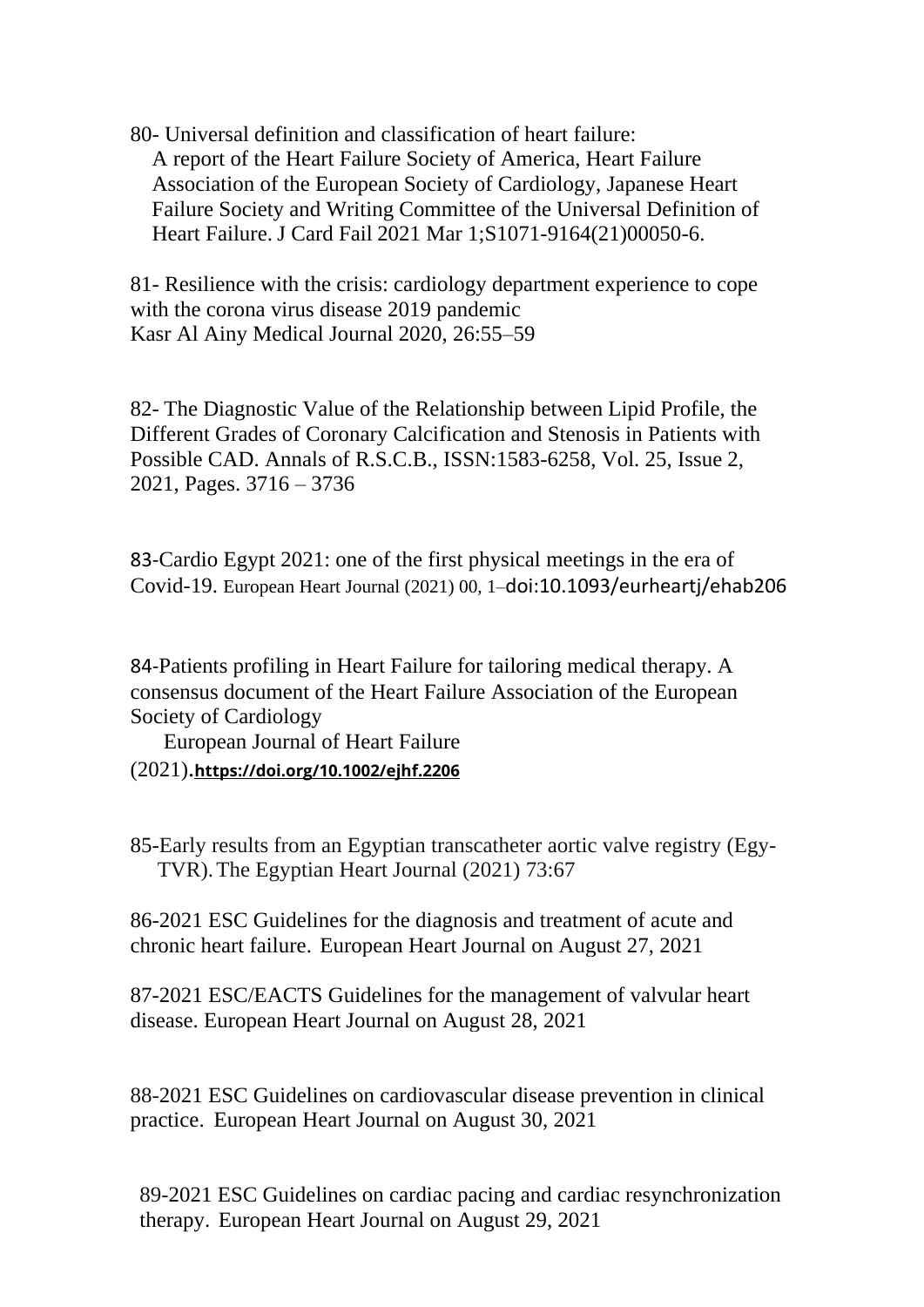90**-** COVID-19 vaccination in patients with heart failure. A position paper of the Heart Failure Association of the European Society of Cardiology European journal of heart failure ,October 2021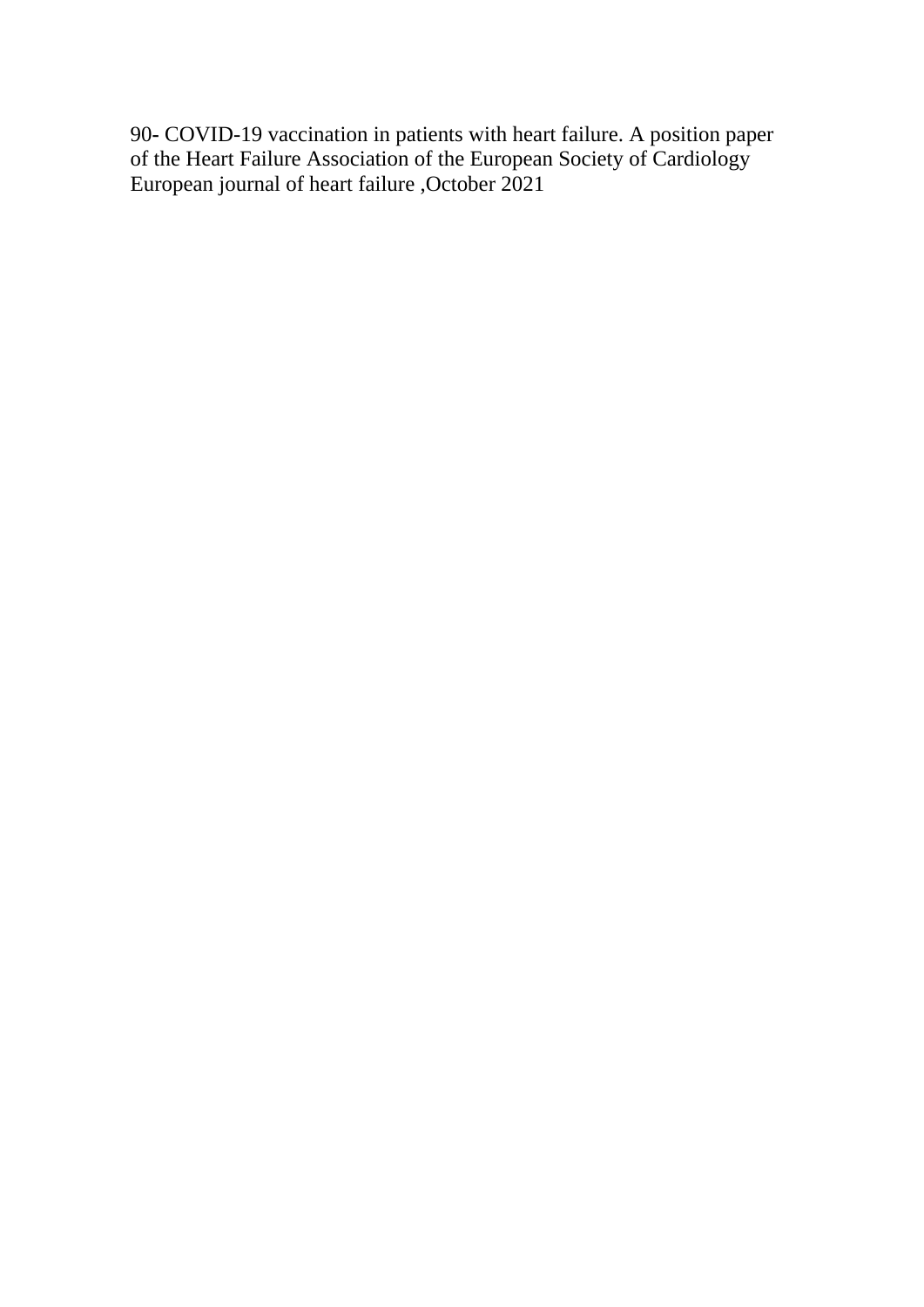#### **Research Projects :**

- A multicenter Randomized comparative study for assessing the efficacy and safety of Amlodipine versus Isosorbide 5–mononitrate in the treatment of symptomatic myocardial ischemia ,1997 .( Multicenter International Study, Pfizer )

- Study co-ordinator of the SAGE study (Study Assessing Goals in the Elderly) : Multicenter International Study ,2001 (supervised by Pfizer) .

- Member of EHS working group and advisory board on cardiovascular prevention guidelines in Egypt **(Delta –C project ),** 2005 **.**

-Principal investigator in Euro heart failure registry study , The European society of cardiology , 2011 ( Kasr Al Aini , Cairo University site )

-Principal investigator in EURObservational Research Programme – Peripartum Cardiomyopathy (PPCM) : Long-Term Registry on patients with peripartum cardiomyopathy , The European society of cardiology , June , 2012 .

-Principal investigator in a multicenter international study **: EXAMINE**

"A Multi-center, Randomized, Double-Blind, Placebo-Controlled Study to Evaluate Cardiovascular Outcomes Following Treatment with an Alogliptin, in Addition to Standard of Care, in Subjects with Type 2 Diabetes and Acute Coronary Syndrome" .,2011

- Co –investigator in European study : Exercise training in heart failure pitfalls ExTraHF survey . Euro HF meeting , Athens , 2014

- Region׳s Committee member of the thrombosis management in practice (TMIP program) (workshop at London , 26-27 November , 2014 )

### - **Steering committee member of the CONTROL trial** :

Open labeled non-Interventional study to assess efficacy & tolerability evaluation of Perindopril-amlodipine fixed dose combination with or without addition of diuretics for uncontrolled hypertensive patients in the clinical setting .November , 2014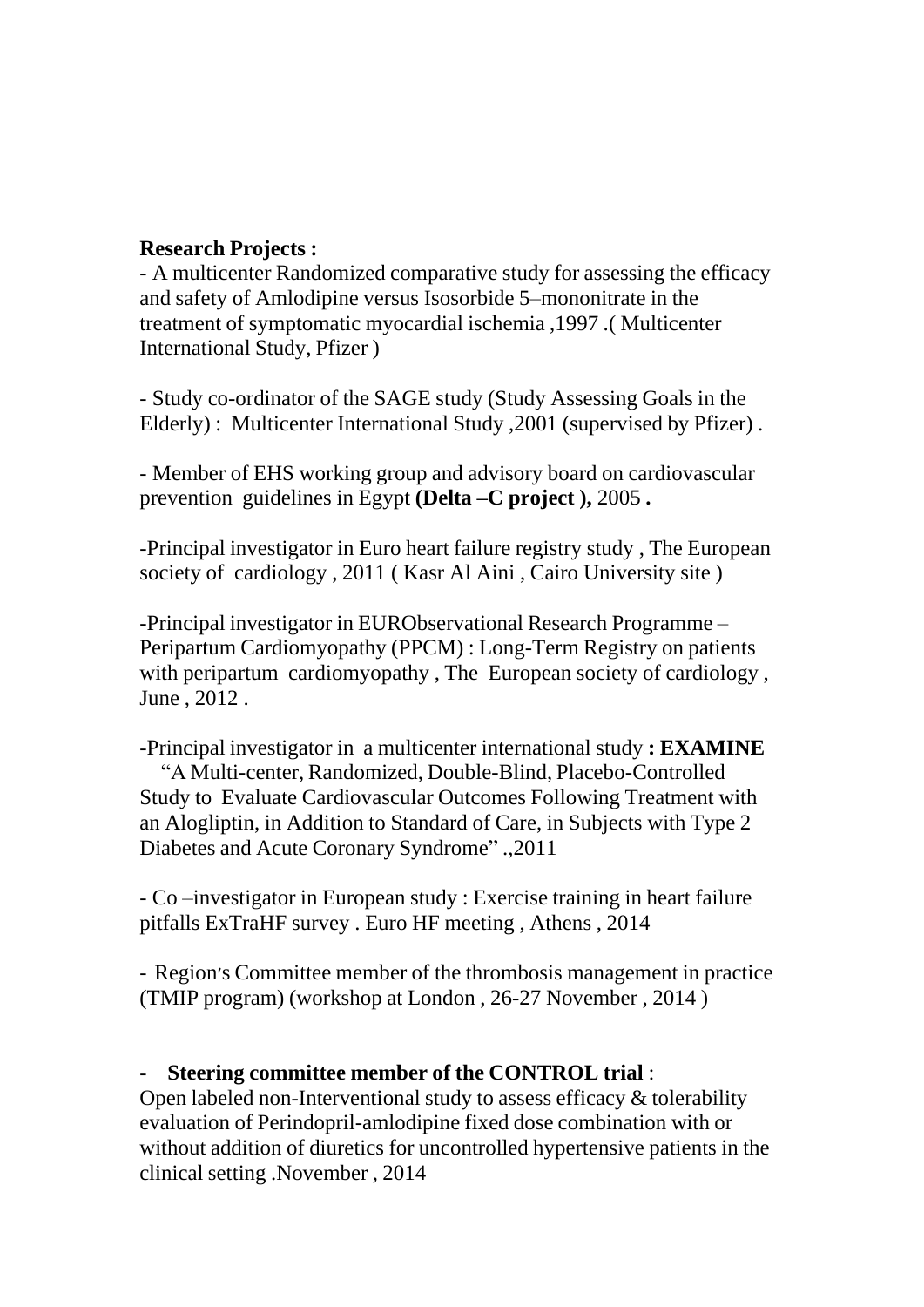(presented at the European society of hypertension ,Rome, 2015)

- Principal investigator in the multicenter international world heart failure registry (REPORT –HF ,2014-2018) .( Kasr Al Aini,Cairo University site )
- Principal investigator in a multicenter international study : **ISCHEMIA** International Study of Comparative Health Effectiveness with Medical and Invasive Approaches ( Kasr Al Aini , Cairo University site )
- National coordinator for the European Valvular Heart Disease (VHD II) Survey/Registry ,2016
- National coordinator for the European Heart Failure Registry ,2019
- Principal Investigator in the PEACE MENA Registry ,2019

# **Chairman of scientific meetings:**

- Stem cell day, faculty of medicine, cairo university, december , 2014
- The annual heart failure meeting, the Egyptian society of cardiology, october , 2015
- The annual heart failure meeting, the Egyptian society of cardiology, October , 2017
- The annual heart failure meeting, the Egyptian society of cardiology, October , 2018
- The annual heart failure meeting, the Egyptian society of cardiology, October , 2019
- The annual heart failure meeting, the Egyptian society of cardiology, October , 2020
- ESC Guidelines: Implications in the daily clinical practice , 2016
- ESC Guidelines: Implications in the daily clinical practice , 2017
- ESC Guidelines: Implications in the daily clinical practice , 2018
- Cardiology Updates endorsed by the ESC, November , 2019
- Cardio Egypt ,February ,2019 & 2020